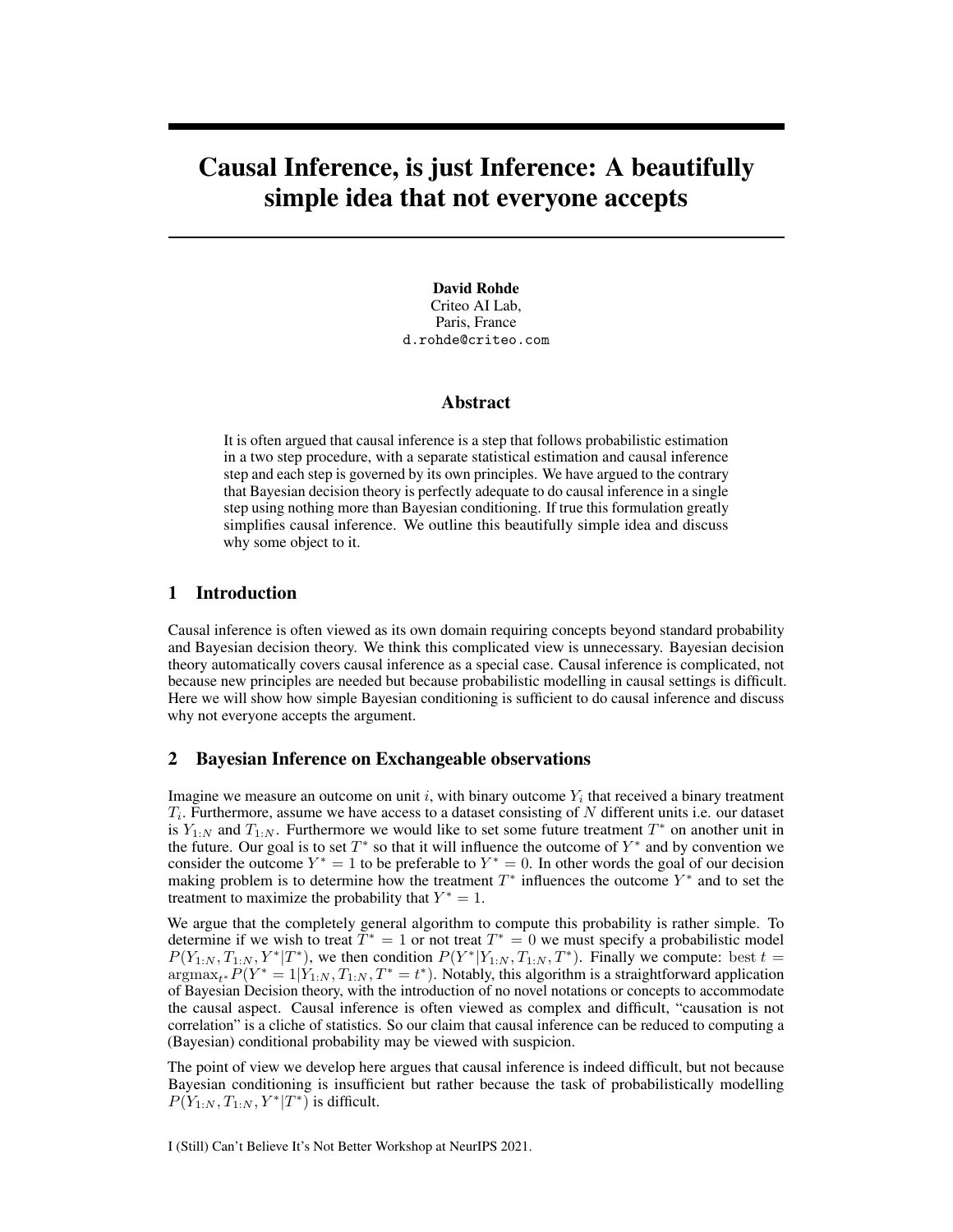This modelling task is also difficult in ways that somebody familiar with using Bayesian modelling for associations might overlook. Let's consider some typical modelling assumptions that we might apply only to the observational part of the model (which is a more familiar problem to many) i.e.  $P(Y_{1:N}, T_{1:N}) = P(Y_{1:N}, T_{1:N}|T^*) = \int P(Y_{1:N}, T_{1:N}, Y^*|T^*) dY^*$ . Usually we will assume exchangeability (or conditional independence). This is done by introducing parameters, a general way to do this is:

<span id="page-1-0"></span>
$$
P(Y_{1:N}, T_{1:N}) = \int P(\beta, \phi) \prod_{n} P(Y_n | T_n, \beta, \phi) P(T_n | \beta, \phi) d\beta d\phi \tag{1}
$$

Using this model we can "fill in" missing parts of the observational data. e.g. if  $Y_N$  was missing then we could compute  $P(Y_N | Y_1, \ldots, Y_{N-1}, T_1, \ldots, T_N)$  but equally if  $T_N$  were missing we could compute  $P(T_N | Y_1, \ldots, Y_N, T_1, \ldots, T_{N-1})$ . The conditional probability can be viewed as "causing you to think" - or as de Finetti puts it:

I do not look for why THE FACT that I forsee will come about, but why I DO forsee that the fact will come about. It is no longer the facts that need causes; it is our thought that finds it convenient to imagine causal relations to explain, connect and forsee the facts. Only thus can science legitimate itself in the face of the obvious objection that our spirit can only think its thoughts, can only conceive its conceptions, can only reason its reasoning and cannot encompass anything outside itself. de Finetti (1975) [7]

The cause to think interpretation allows resolution of certain associations. For example observing Christmas cards might cause you to think it is Christmas even if they do not "cause" Christmas.

There are also more restrictive assumptions, one is the following construction based on the "regression assumption":

<span id="page-1-1"></span>
$$
P(Y_{1:N}, T_{1:N}) = \int P(\beta)P(\phi) \prod_{n} P(Y_n | T_n, \beta)P(T_n | \phi) d\beta d\phi, \tag{2}
$$

which introduces a further partial exchangeability assumption. According to Equation [1](#page-1-0) pairs of  $Y, T$ may be permuted i.e. The probability remains the same if  $Y_i = y_i, T_i = t_i, Y_j = y_j, T_j = t_j$  or if  $Y_i = y_j, T_i = t_j, Y_j = y_i, T_j = t_i$  and all other elements are the same. Assuming exchangeability allows not only exchanging pairs but arbitrary numbers of permutations.

A further exchangeability constraint is implied by Equation [2](#page-1-1) i.e if  $T_i = T_j$  then you may permute  $Y_i$  and  $Y_j$ . One way to understand this assumption is that it is only possible to learn about the association between  $Y_i$  and  $T_i$  is by observing pairs of Y and T - semi-supervised learning based on only observing  $T_j$  without  $Y_j$  is not possible.

R If we were to marginalize the model to contain only  $T_{1:N}$  we have  $P(T_{1:N})$  =  $P(\phi) \prod_n P(T_n | \phi) d\phi$ . Which assumes the elements of  $T_i$  and  $T_j$  are exchangeable.

A further important remark is that this assumption does not constrain any marginal  $P(Y_i, T_i)$  but does constrain the joint over  $P(Y_{1:N}, T_{1:N})$ . This will become important when we address critiques of probability theory as able to solve causal inference problems.

Another possibility is:

$$
P(Y_{1:N}, T_{1:N}) = \int P(\alpha)P(\lambda) \prod_{n} P(T_n|Y_n, \lambda) P(Y_n|\alpha) d\alpha d\lambda.
$$
 (3)

Similar to above this implies partial exchangeability i.e. if  $Y_i = Y_j$  then you can permute  $T_i$  and  $T_j$ and It also implies exchangeability on the marginal  $P(Y_1, ..., Y_N)$ 

We can consider three different scenarios over  $P(Y_{1:N}, T_{1:N})$ :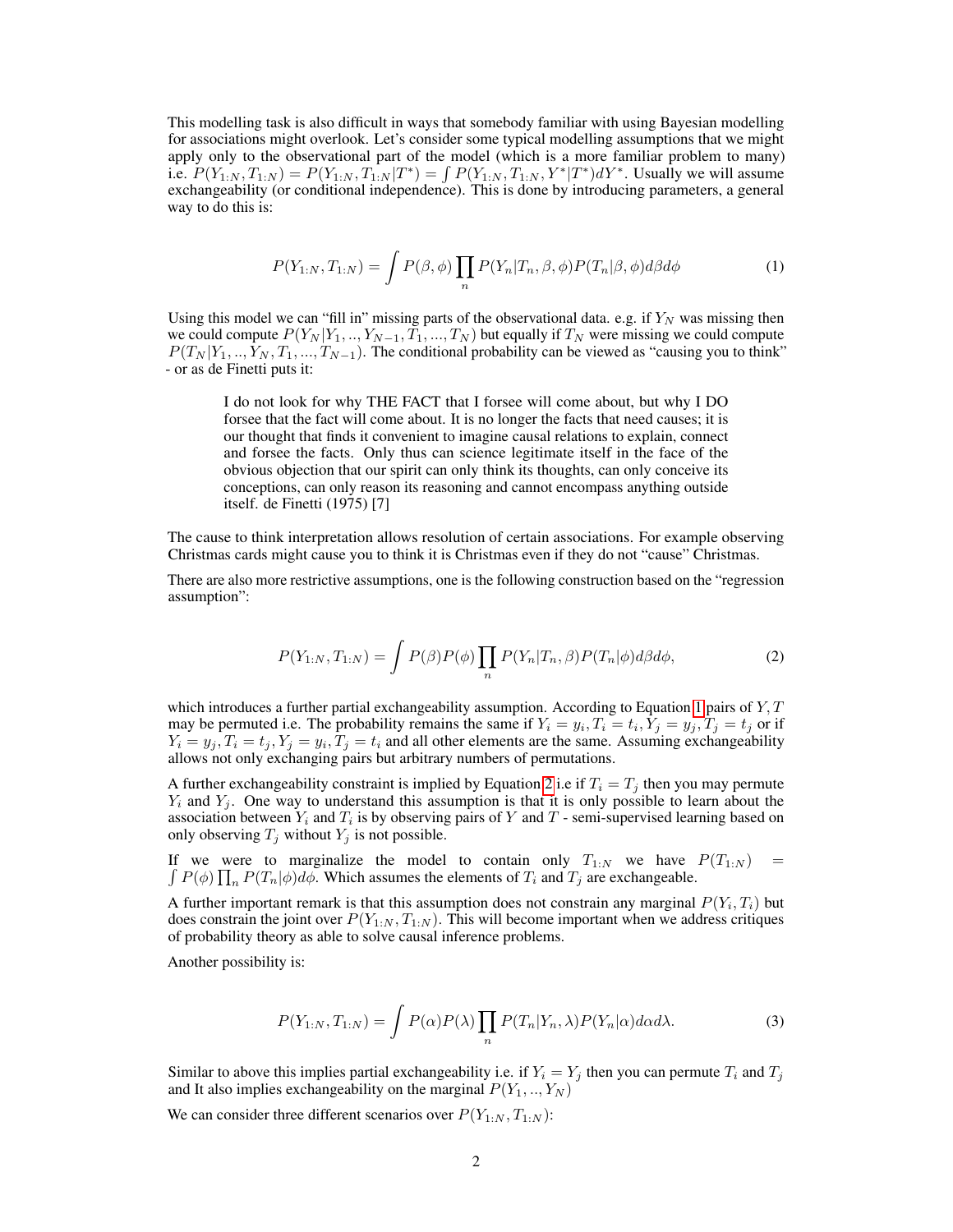- 1. A model that only assumes exchangeability over pairs of  $Y$  and  $T$  using the  $P(Y_n|T_n, \phi, \beta)P(T_n|\phi, \beta)$  construction
- 2. A model that in addition to 1. assumes partial exchangeability of Y if T is the same using the  $P(Y_n|T_n, \beta)P(T_n|\phi)$  construction
- 3. A model that reverses the assumptions in 2. i.e. assumes partial exchangeability of  $T$  if  $Y$  is the same using the  $P(T_n|Y_n,\lambda)P(Y_n|\alpha)$  construction

It is worth noting these are different probabilistic models even if as  $N \to \infty$  they all converge to the same  $P(Y_{N+1}, T_{N+1}|Y_1, ..., Y_N, T_{1:N})$ , the difference can be seen for example in considering if semi-supervised learning is possible. In the case of 2. Having access to measurements of  $T_i$ without the corresponding  $Y_j$  provides no information how  $Y_k$  is related to  $T_k$  and so semi-supervised learning is impossible [11] in the more general case of 1. semi-supervised learning may indeed be possible.

### 3 Causal Inference as Bayesian Inference

At this stage we move from predicting missing elements of  $Y_{1:N}$ ,  $T_{1:N}$  and return to the original causal problem of determining the treatment  $T^*$  in order to induce a preferred outcome on  $Y^*$ . This requires us to model:  $P(Y_{1:N}, T_{1:N}, Y^* | T^*)$ . We need to connect the new outcome  $Y^*$  to the (to be chosen by us) treatment  $T^*$  and the observed data  $Y_{1:N}, T_{1:N}$ . If we base our model on Equation [1](#page-1-0) we might arrive at:

$$
P(Y_{1:N}, T_{1:N}, Y^*|T^*) = \int P(\beta, \phi) P(Y^*|T^*, \beta, \phi) \prod_n P(Y_n|T_n, \beta, \phi) P(T_n|\beta, \phi) d\beta d\phi, \quad (4)
$$

which unfortunately is too general for any firm conclusion to be drawn and the details of the parameteric forms and priors matter even as  $N \to \infty$ . In contrast this extension of Equation [2](#page-1-1) makes strong partial exchangeability assumptions and as a consequence allows (intersubjective) causal inference:

<span id="page-2-1"></span><span id="page-2-0"></span>
$$
P(Y_{1:N}, T_{1:N}, Y^*|T^*) = \int P(\beta)P(\phi)P(Y^*|T^*, \beta) \prod_n P(Y_n|T_n, \beta)P(T_n|\phi)d\beta d\phi, \quad (5)
$$

Intersubjectivity refers to the fact that Bayesian models that agree on exchangeability but otherwise differ can rapidly reach consensus. This is a consequence of the Bayesian law of large numbers i.e. if two Bayesians agree on exchangeability but otherwise have different priors then both will have a predictive distribution that rapidly converges to the observed frequency as  $N \to \infty$ .

If we adopt the assumptions in Equation [5](#page-2-0) we then assume that if we set  $T^* = t$ , then  $Y^*$  is exchangeable with any  $Y_j$  if  $T_j = t$ . In practice this means by the Bayesian law of large numbers, that as  $N \to \infty$ ;  $P(Y^* = 1 | Y_{1:N}, T_{1:N}, T^*) \to$  empirical average of the subset of  $Y_j$  where  $T_j = t$ . This is the type of assumption we usually want to make when doing causal inference and this assumption is employed and appropriate after a well executed randomized control trial.

The partial exchangeability in scenario 3. where we use the  $P(T_n|Y_n, \lambda)P(Y_n|\alpha)$  representation reverses the exchangeability and results in as  $N \to \infty$ ;  $P(Y^* = 1 | Y_{1:N}, T_{1:N}, T^*) \to$  empirical average of the of all Y. This is the situation where T does not cause  $\overline{Y}$ , which is trivial - but usefully demonstrates the impact of different partial exchangeability relationships.

Unfortunately the assumption in Equation [5](#page-2-0) often cannot be applied (or there is disagreement about if it can be applied) and only Equation 4 might be applied which implies no use-able partial exchangeability relationship. While Equation [4](#page-2-1) is sufficient to make causal inference very dependent on assumptions - an alternative way to demonstrate the breakdown of any useful exchangeability result is to introduce a covariate into the model and then to discuss the impact of this covariate being hidden (an unobserved confounder). Making  $X$  the covariate the model becomes:  $P(Y_{1:N}, X_{1:N}, T_{1:N}, Y^*, X^* | T^*)$  If we have: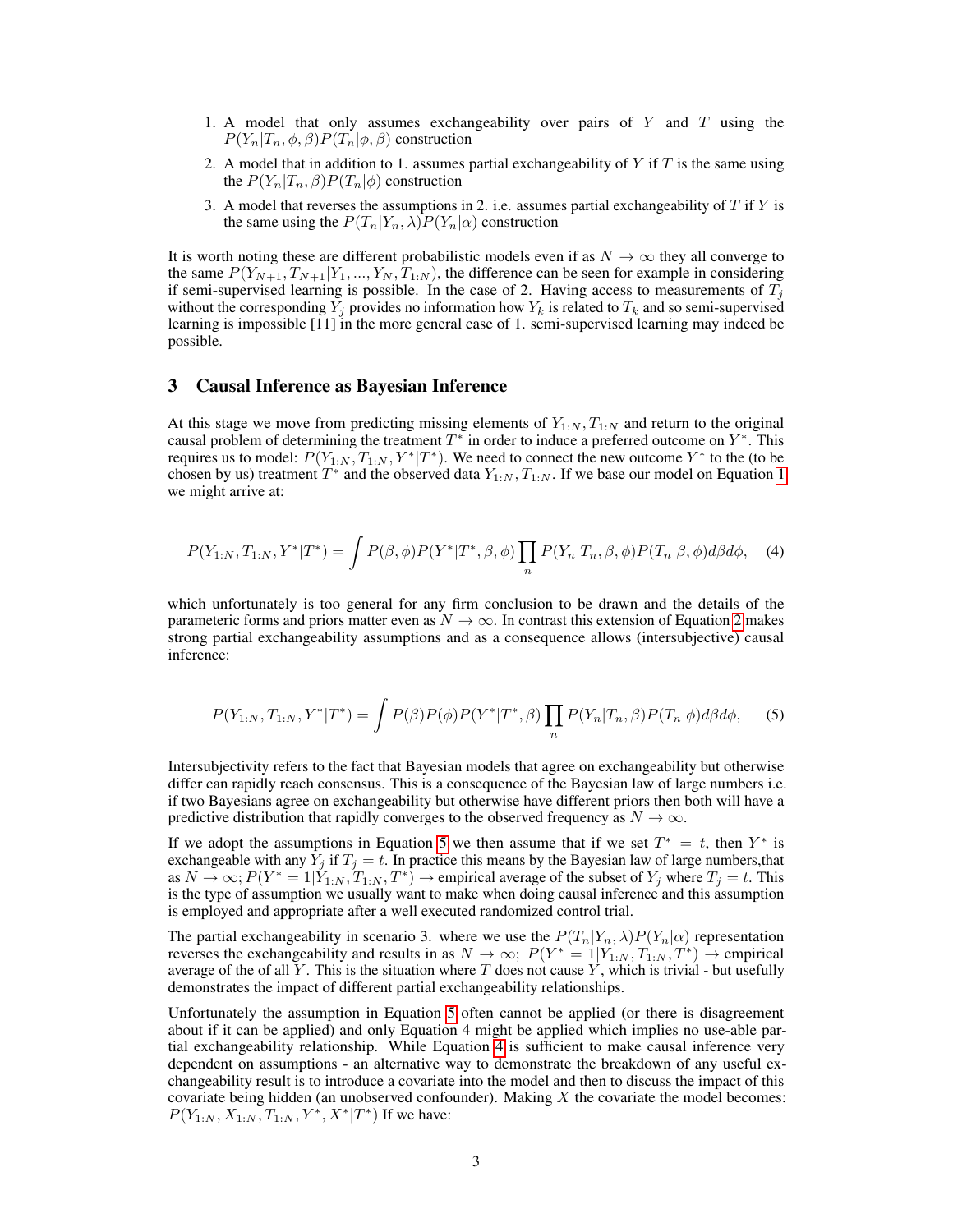$$
P(Y_{1:N}, X_{1:N}, T_{1:N}, Y^*, X^* | T^*) = \int P(\gamma) P(\eta) P(\zeta) P(Y^* | X^*, T^*, \gamma) P(X^* | \zeta)
$$
\n
$$
\times \prod_n P(Y_n | X_n, T_n, \gamma) P(T_n | X_n, \eta) P(X_n | \zeta) d\gamma d\eta d\zeta,
$$
\n(6)

but we only observe  $Y_{1:N}, T_{1:N}$  - there is no exchangeability result that can be exploited and an intersubjective treatment effect cannot be learned - it is also reasonable to expect most individual Bayesians observing  $Y_{1:N}$ ,  $X_{1:N}T_{1:N}$  will not learn much about  $P(Y^* = 1|Y_{1:N}, T_{1:N}, T^*)$ . Introducing an unobserved variable is just one way to show how exchangeability can break down. In statistical inference unobserved parameters are introduced to produce exchangeable probability models and are occasionally referred to as an indulgence in the strict "operational subjective" theory [10]. In causality unobserved confounders are introduced with the opposite purpose to destroy exchangeability and partial exchangeability between the the observed and future outcomes, but the introduction of a latent variable could equally be viewed as an indulgence.

When the covariate X is observed there are two plausible causally relevant ways a future  $Y^*$ ,  $X^*$ may partially exchange with  $Y_{1:N}$ ,  $X_{1:N}$ . Which results in Simpson's paradox [17]. The first of these is shown in Equation 6 with  $X$  observed, the second is given by:

$$
P(Y_{1:N}, X_{1:N}, T_{1:N}, Y^*, X^* | T^*) = \int P(\gamma) P(\varpi) P(\varrho) P(Y^* | X^*, T^*, \gamma) P(X^* | T^*, \varpi) \tag{7}
$$

$$
\times \prod_n P(Y_n | X_n, T_n, \gamma) P(X_n | T_n, \varpi) P(T_n | \varrho) d\gamma d\varpi d\varrho.
$$

In the case of Equation 6 a partial exchangeability relationship exists between  $Y_j$  and  $Y^*$  so long as  $X_j = X^*$  and  $\hat{T}_j = T^*$ . In the case of Equation 7 a different partial exchangeability relationship exists between  $Y_j$  and  $Y^*$  and  $X_j$  and  $X^*$  so long as  $T_j = T^*$ .

#### 4 Conclusion

Bayesian theory uses reasonable axioms of rational behaviour to show how we can use the knowledge of observed outcomes to update beliefs about other outcomes. It does not matter in principle if these observations are free form events, repetitions of a phenomena (allowing exchangeability) or are the outcome caused by a hypothetical intervention. To argue against this would require a critique of the axiom systems (See Appendix A).

It is however the case that once exchangeability is assumed as is possible in most purely observational studies the subtleties around exchangeable and partial exchangeable relationships between records can be mostly overlooked. When we must consider the causal outcome of an intervention this subtlety cannot be avoided and the probabilistic specification may be quite subjective. In this case different researchers will make a different causal inference, which is indeed a common situation when a high quality randomized control trial is not available.

It is also the case that a separate conditional probability must be computed<sup>[1](#page-3-0)</sup> i.e.  $P(Y^*, Y_{1:N}, T_{1:N} | T^* = 0)$  and  $P(Y^*, Y_{1:N}, T_{1:N} | T^* = 1)$ . Probability theory is entirely satisfactory to a) make causal assumptions and b) do causal inference via conditioning.

Alternative approaches separate statistical and causal inferences into separate steps. These steps involve estimation of a joint  $\hat{P}(Y,T)$  and construct a causal effect as a transform of  $\hat{P}(Y,T)$ .

As mentioned not everybody accepts this methodology that uses probability (and partial exchangeability) both to encode associations and causal assumptions and uses only probabilistic conditioning to do the causal inference. Instead a two step procedure is adopted involving a statistical estimation of a (frequentist) distribution e.g.  $\tilde{P}(Y,T)$  and a causal step that explains if it is possible to recover the causal effect from  $\hat{P}(Y,T)$ . We argue that reducing the Bayesian  $P(Y_{1:N}, T_{1:N}, Y^*|T^*)$  to the frequentist  $\hat{P}(Y,T)$  obscures the partial exchangeability probability relationships that are fundamental

<span id="page-3-0"></span><sup>&</sup>lt;sup>1</sup>We have no appetite to argue with anyone who sees this as an extension of probability theory.